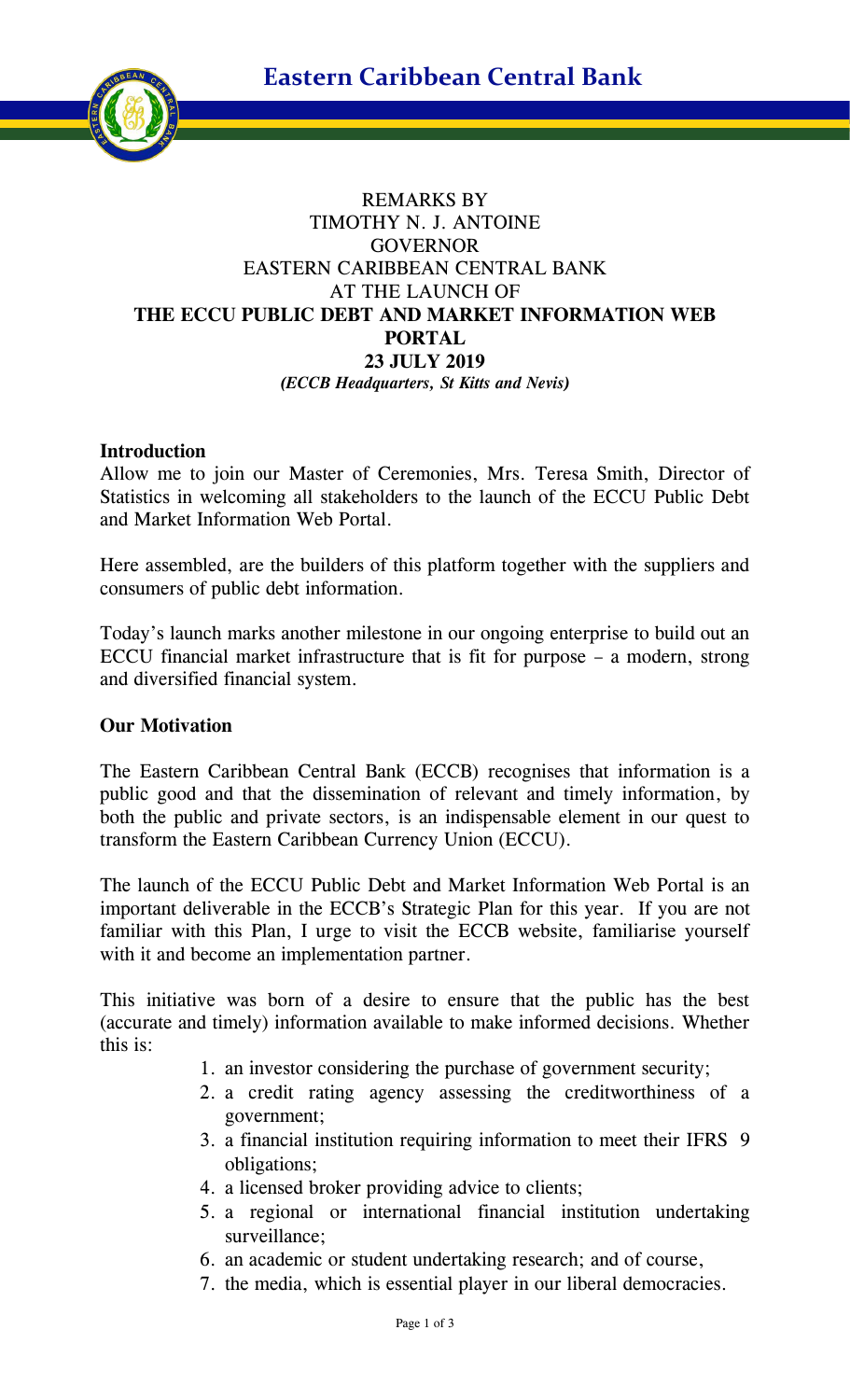**Eastern Caribbean Central Bank**



Indeed, far too often our region is misrepresented because of a paucity of data and information for published reports. Furthermore, our public discourse is often characterised by far more heat than light because of missing or misrepresented facts.

One of the objectives of this particular effort is also to broaden the investor base for the Regional Government Securities Market (RGSM), a major component of the Eastern Caribbean Securities Market. The RGSM, now in its 18<sup>th</sup> year, has allowed governments to raise almost \$14 billion, delivering significant fiscal savings in the process.

### *Scope for Growth of RGSM*

The RGSM, which forms part of the capital market in the ECCU, is indicative of the benefits that can be derived from our Single Financial Space:

- a) A country with a small population like Dominica of 72,000 persons can expand its potential investor base to nearly 630,000 across the ECCU.
- b) Investors in any ECCU country can make an investment without worrying about the impact of a depreciation in the currency on their capital.
- c) Investors in any ECCU country can make an investment without worrying about exchange controls restricting repatriation of principal and interest.
- d) Also, investors in government securities do not have to worry about taxes on these investments.
- e) Licensed brokers can operate across the space without let or hindrance.

At this juncture, our data indicate that less than 1 per cent of the ECCU population is active on the RGSM. To put this in people terms, only about 350 persons are current investors in this market. When this low level of usage is juxtaposed with the longstanding situation of excess liquidity in our banking system, we cannot help but conclude that there is considerable scope to grow this market.

## *Ongoing Support for Debt Management*

We wish to record our gratitude to the Government of Canada for its sterling support of debt management in the ECCU through the funding of the Debt Management and Advisory Services Project. We have seen the benefits of the capacity building efforts of this project across the ECCU. It is now incumbent on the Participating Governments and the ECCB to build upon this solid foundation and create a legacy of professional debt management.

For its part, the ECCB remains fully committed to support member countries through capacity building in the following areas:

- a) debt recording and management;
- b) debt sustainability analyses;